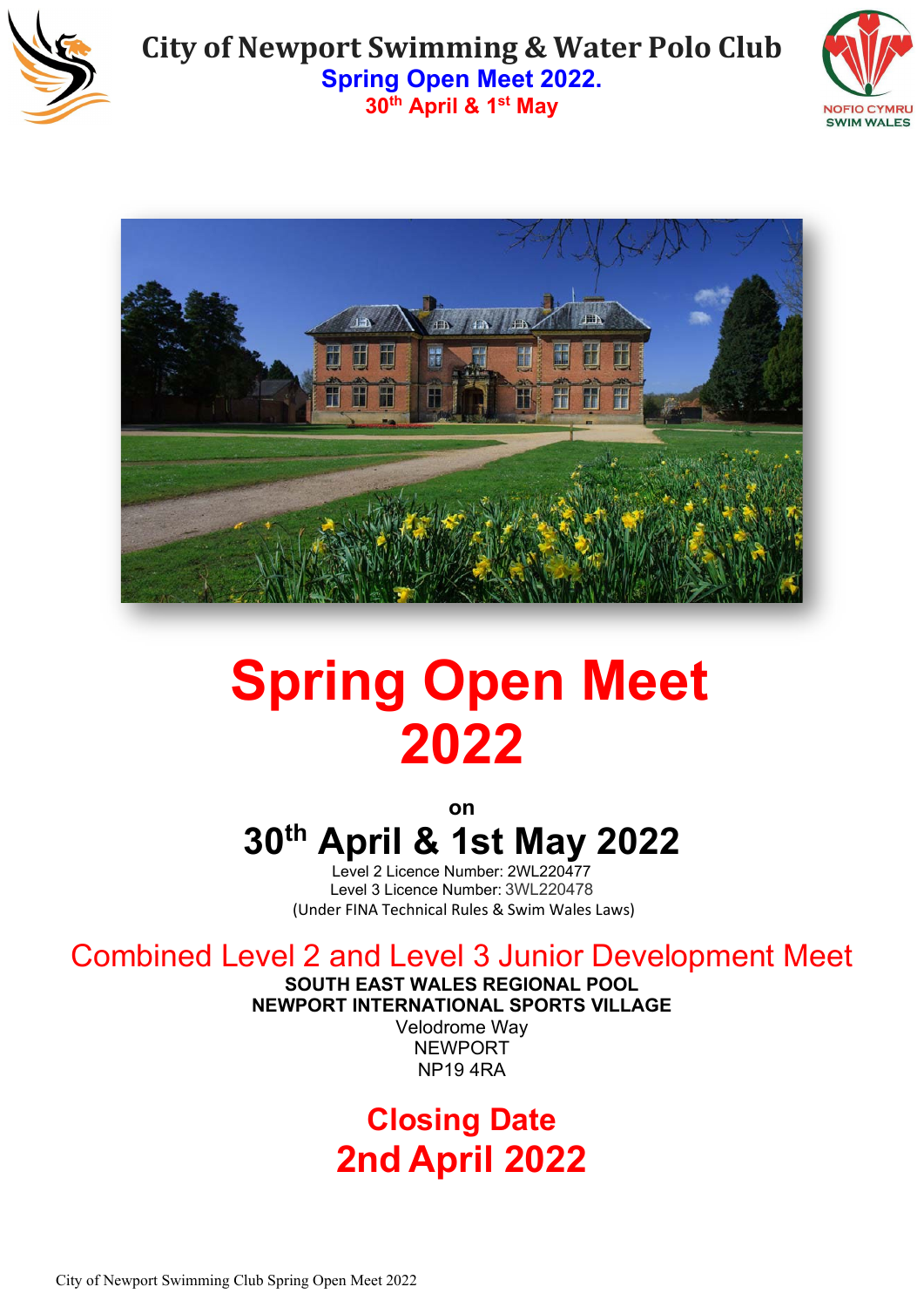

**City of Newport Swimming & Water Polo Club**

**Spring Open Meet 2022. 30th April & 1st May** 



### **MEET INFORMATION**

#### **EVENTS (All Events are HDW)**

#### Ages are as of 30th April 2022

*\* Please note that under meet licensing the minimum age for girls and boys is 9 years at 30/04/2022*

#### **Level 2**

Girls 9/10, 11/12, 13/14yrs, 15/16, 17/Over 50m, 100m, 200m, 400m Freestyle: 50m, 100m, 200m Backstroke: 50m, 100m, 200m Breaststroke: 50m, 100m, 200m Butterfly: 200m IM Boys 9/10, 11/12, 13/14, 15/16, 17/Over 50m, 100m, 200m, 400m Freestyle: 50m, 100m, 200m Backstroke: 50m, 100m, 200m Breaststroke: 50m, 100m, 200m Butterfly: 200m I.M.

#### **Level 3**

Girls 9, 10, 11, 12, 13 50m Freestyle, 50m Breaststroke, 50m Butterfly, 50m Backstroke, 200m I.M. Boys 9, 10, 11, 12, 13 50m Freestyle, 50m Breaststroke, 50m Butterfly, 50m Backstroke, 200m I.M.

**Swimmers can't compete in both the Level 2 and Level 3 competitions.**

#### **Entry Fees**

Level 2. Entry fee is £7.00 per individual event, Any five events £28.00, additional events £7.00 each

Level 3. Entry fee is £7.00 per individual event, All five events £28.00

All entries must be completed in full and returned together with the relevant entry fee.

BACS payment is preferred, details to follow on confirmation of entries. If you are paying by cheque, one entry cheque per club only - Cheques made payable to City of Newport Swimming Club

#### **SIGNING IN SHEETS**

Sign in sheets will be used for all 400m events. Swimmers must sign in to confirm that they are swimming in these events before the start of the warmup for each session in which the event takes place. Failure to do so will result in the swimmer being removed from the event, and the entry fee being forfeited.

#### **MARSHALLING**

Swimmers must make themselves available for marshalling at least 2 events prior to their event. Please do not rely on the public address system for announcements.

#### **SPECTATORS**

Due to Covid restrictions there is a lower than usual pool hall capacity. Therefore, the number of spectators allowed will depend on the number of swimmers attending. Spectator entry will be by ticket only. Tickets will go on sale the day after the entry closing date and will be available through a link on the homepage of our website http://www.newportswimmingclub.co.uk/ They will be limited to 2 per family.

Programmes will be available to purchase

Please Note: The Spectator Area must be cleared at the end of each session.

#### **CAR PARKING**

There is on-site parking available at the Pool

#### **REFRESHMENTS**

There is a cafeteria selling snacks and drinks etc. Vending machines are also available. We have no control over these facilities. The Newport Cricket Club also offers refreshments

#### **MOBILE PHONES**

Mobile phones **must not** be used in the building

#### **COACHES, TEAM MANAGERS & CHAPERONES**

Coaches/Team managers passes £10.00 per weekend, £5.00 per nominated day, Chaperones passes Free (Chaperone passes are only for persons accompanying a Para Swimmer)

(Coaches passes will **not** include refreshments and lunch due to covid restrictions)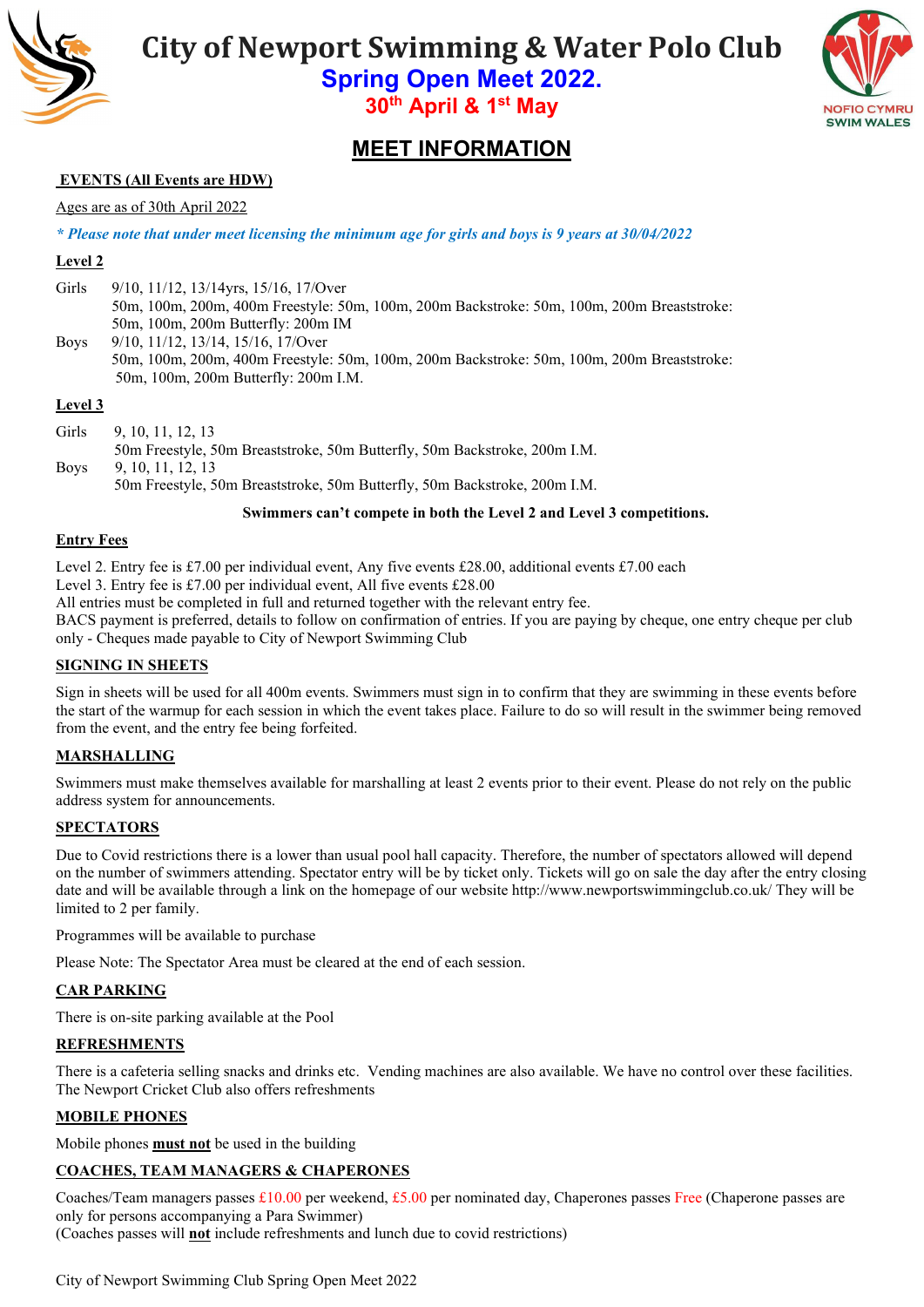



Coaches to check with the medals table for unclaimed medals before leaving at the end of the meet.

#### **ENTRIES**

#### Entries to be submitted, where possible, electronically.

Qualifying and Consideration times will be applied to all events. All entry times must be faster than the CT. Entry Times outside these limits will not be accepted. Entry Times must have been obtained at a licensed meet, and random checks will be made against the ASA Online Rankings Database. City of Newport Swimming Club may request validation of any stated entry time. If swimmers are found to have entered the meet with any false or made up times; the promoter reserves the right to reject the entries and not allow the swimmer to compete, their entry fees will be forfeit. Estimated times are not permitted Entry times may be submitted as short course or long course times, using the Hy-Tek entry file, but will be converted to short course times using Hy-Tek's Meet Manager software. Please do not convert long course times yourself. All entries must be completed in full and returned together with the relevant entry fee and summary sheet through your club to Mr Chris Jones, preferably by email to *christopher.jones@ntlworld.com*, or by post to 16 The Moorings, Newport, NP19 7JB. The promoter reserves the right to reject entries for the following reasons:

- They are received without the relevant fee
- Incorrectly completed
- Received after the closing date of **2nd April 2022**
- Current Registration number not included
- Entry times outside the qualifying criteria.

#### **MEET OFFICE**

A Meet Office will be open for the duration of the Meet and can be contacted on 07890010631 (Text Messages preferred)

#### **SESSION TIMES**

To be confirmed by email following receipt of entries.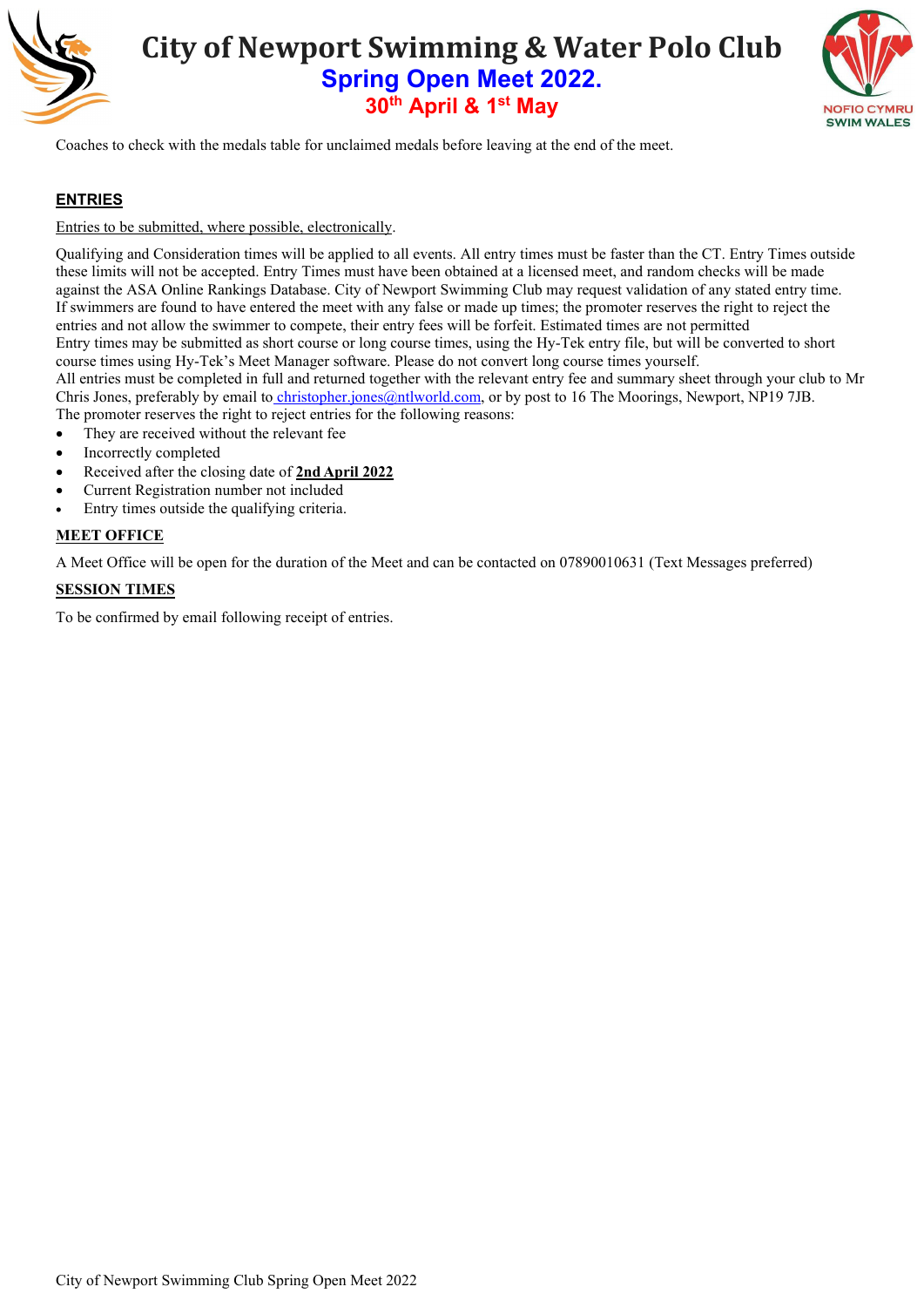



### **GENERAL CONDITIONS and MEET PROCEDURE**

#### **1. THE PROMOTERS.**

- a) The Promoter of this event is City of Newport Swimming Club
- b) The promoter can be contacted by email at [christopher.jones@ntlworld.com](mailto:christopher.jones@ntlworld.com)
- c) The Meet will be swum under FINA Technical Rules and Swim Wales Laws and Disciplinary Code
- d) No alcohol or tobacco advertising is permitted on any clothing.
- e) All decisions made by the Lead Referee will be final and binding.

#### **2. EVENTS**

- a) Events will take place as shown on the attached programme of events.
- b) The Promoters reserve the right to amend the programme of events, to restrict/reject entries if the Meet is oversubscribed. Should these changes be necessary, prior notice will be given and information will be sent to the clubs by e-mail
- c) Time trials will not be permitted.
- d) 400m Freestyle maybe limited to 3 heats each boys/girls if the meet is oversubscribed.
- e) **Swimmers can't compete in both the Level 2 and Level 3 competitions.**

#### **3. ENTRIES**

- a) All entries shall be returned electronically, where possible, to [christopher.jones@ntlworld.com](mailto:meets@newportswimmingclub.co.uk) or by post to Mr Chris Jones, 16 The Moorings, Newport, NP19 7JB. by the relevant closing date, accompanied by the appropriate entry fee.
- b) A TM file will be available on our club website, the Swim Wales Web Site or from Chris Jones.
- c) The promoters may request validation of any stated entry time.
- d) Long Course Entry Times will be converted to Short Course by Hy-Tek. (Please do not convert times yourself).
- e) Hytek is not capable of showing discounts or limiting swimmers to just one level for entries. Please check entries carefully before submission

#### **4. WITHDRAWALS**

a) Competitors who wish to withdraw from an event must do so by notifying either Chris Jones by e-mail at christopher.jones@ntlworld.com by 5 pm on the evening before the event, or during the meet by phone on 07890010631 (text only) or by your coach at the Meet Office.

#### **5. TROPHIES AND MEDALS**

- a) Placing of competitors shall be determined from performances following all HDW events.
- b) Medals will be awarded for  $1<sup>st</sup> 3<sup>rd</sup>$  places in all age group categories. (No medals will be awarded to swimmers who do not achieve the event qualifying time).
- c) There will be a cash reward of £50.00 for Top Male and Top Female over the weekend based on FINA points (highest individual scoring event). This will be awarded after the last event.

#### **6. PRESENTATIONS**

- a) There will be no formal awards presentations.
- b) Awards can be collected throughout the sessions, please try and collect awards as soon as they are announced.

#### **7. OFFICIALS and VOLUNTEER HELPERS**

- a) Visiting clubs entering more than 5 swimmers must provide at least one British Swimming official per session. Visiting clubs entering 15 or more swimmers must provide at least two British Swimming officials per session and their details, together with their qualification, should be forwarded with the entry information. Meals and refreshments will **not** be provided due to Covid restrictions. **Clubs who are unable to meet this requirementmust contact the meet manager prior to entering their swimmers**. Officials on workbooks are welcometo attend and will be mentored if possible. City of Newport Swimming Club may offer travelling expensesto officials who attend without a swimmer competing. Expenses will be capped at a maximum of £40.00 per family.
- b) Officials will be required to follow the protocol which can be downloaded from the Swim Wales website

#### **8. HEATS**

- a) Events will be swum in heats, slowest to fastest, with every heat spearheaded
- b) A Meet Programme will be available at the start of the Meet to Coaches and Team Managers on production of their poolside pass.
- c) Coaches should ensure swimmers make themselves available for marshalling at least 2 events prior to the event in which they are competing. Please do not rely on the public-address system.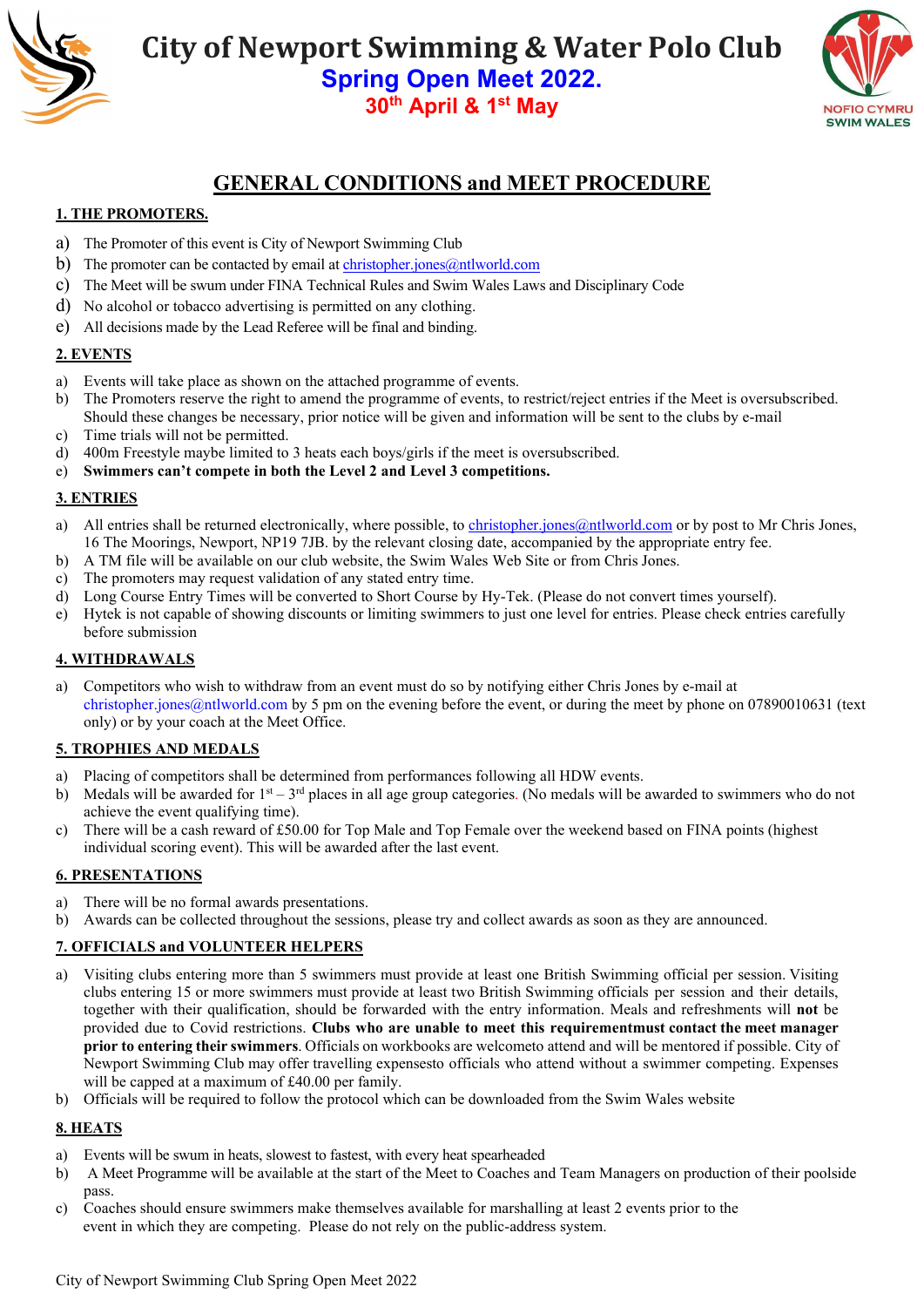



#### **9. STARTS**

a) Over the top starts will, where necessary or appropriate, be used during the Meet.

#### **10. PASSES**

- a) All Coaches and Chaperones must provide relevant individual accreditation. No coaches' information is currently stored by the promoter.
- b) Applications for Coaches/Chaperones Passes must be made on the official form enclosed in this Information Pack, accompanied with a passport size photograph (preferably sent by e-mail to[: christopher.jones@ntlworld.com](mailto:meets@newportswimmingclub.co.uk))
- c) Please provide as much info as is available for a Chaperone pass especially a photo (to enable easy identification)
- d) Passes must be person specific and will not be interchangeable/transferable.
- e) Passes will need to be visible and worn at all times.
- f) Anyone without a pass will be asked to leave poolside/changing village.
- g) The closing date for passes will be the same as the closing date for entries. Applications will not be accepted on the day.
- h) Passes are required for Health & Safety Reasons and Insurance Purposes.

#### **11. HEALTH & SAFETY**

- a) All competitors are required to ensure that they observe all safety announcements and conduct themselves with safety in mind at all times.
- b) It is the responsibility of the swimmer and/or parent/guardian/coach to declare to the referee any disability or medical condition that could present a health or safety risk.
- c) If such a disability or medical condition exists, swimmers must produce a medical note confirming that their participation presents no health or safety problems.
- d) Footwear MUST be worn on poolside, on the Balcony and throughout the building.
- e) The front 4 rows of seats in the spectator's area will be for swimmers spectators are not allowed in this area.
- f) Swimmers are advised not to use the elevators without an adult.
- g) Stairways on the spectator's area are to be kept CLEAR at ALL TIMES and should not be used to sit on. Anyone sitting or leaving bags in the stairways will be asked to move.
- h) An anticlockwise one-way system will be in force on the poolside
- i) The health, safety and wellbeing of all swimmers, officials, volunteers, spectators and visitors is paramount all Health and Safety rules / regulations/ requirements must be complied with at all times.
- j) A full risk assessment must be carried out in accordance with the Swim Wales Meet License Report Pack.
- k) A copy of the Pool Operating Procedures and / or the Normal Operating Procedures & Emergency Action Plan for the facility being hired for a meet is available from the duty manager throughout the duration of the Meet
- l) All swimmers, officials, volunteers, spectators, and visitors are required, at all times, to abide by the rules set out in the Pool Operating Procedures and / or the Normal Operating Procedures & Emergency Action Plan for the facility hired for the meet.
- m) Unacceptable Behaviour:
- Behaviour becomes "unacceptable" when it is considered "Offensive" to others; this includes, but is not limited to, the following:
- Theft, willful damage to property and / or equipment, acts of vandalism, abuse of alcohol and / or drugs, bullying, offensive language, aggressive / violent acts, threatening behavior, all breaches of safety practices, failure to comply with instructions / directions, actions that bring the sport of swimming into disrepute.
- n) Competitive Start Award:
- Swimmers must have attained the standard of the Competitive Start Award in order to start from the blocks; (this is the responsibility of the club coach).
- Swimmers who have not attained the standard of the Competitive Start Award must lower themselves into over the side into the water, on the long whistle of the Referee before starting at an appropriate place.
- o) Jewellery:
- For safety and security reasons, the wearing of jewellery is not permitted while in the water during warm-ups / swim-downs and / or competition. This includes watches, necklaces, chains, bangles, wrist bands, ear-rings (except studs), and rings (except wedding bands).
- Swim Wales will not be responsible for any jewellery brought to events and will not be liable if such jewellery is lost or damaged.
- p) Sufficient Pool Accreditation will be available for clubs to maintain adequate supervision of their athletes (As a guide, a ratio of 1:10 should be considered as the minimum required where athletes are 9 years and over)

#### **12. DATA PROTECTION**

- a) The Promoters, along with the Governing Body, may use computers to record entry times and results.
- b) By submitting entries, you are accepting the conditions and consent is hereby given for holding personal information relating to the sport of Swimming as required by the current Data Protection Act.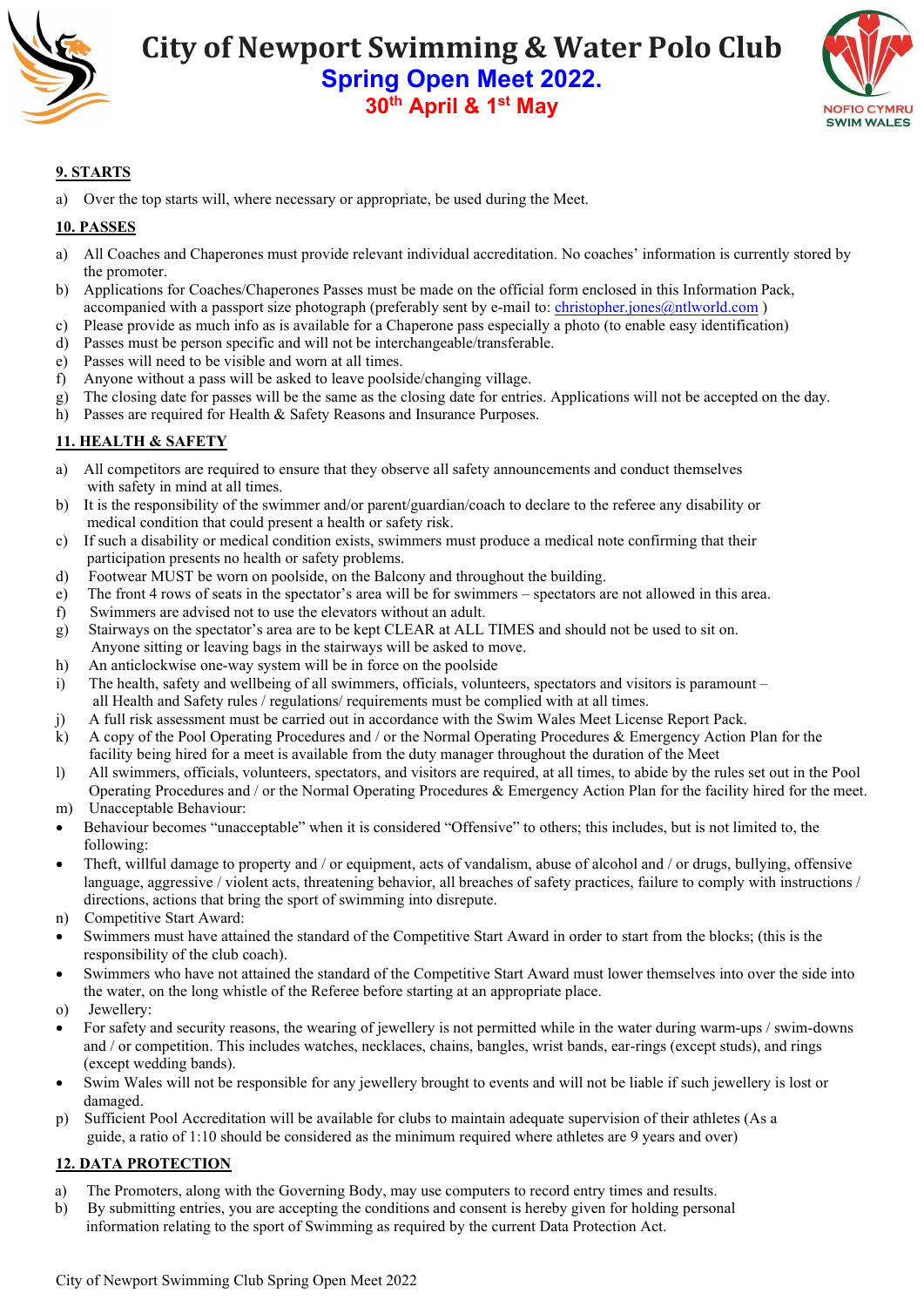



#### **13. THE ORGANISERS**

- a) reserves the right to return entries in the event of the competition being oversubscribed
- b) reserves the right to remove any person or club found to be in contravention of 11 (l) above.
- c) reserves the right to amend these conditions later if necessary, without notice, d) reserves the right to cancel the event if the meet is undersubscribed
- reserves the right to cancel the event if the meet is undersubscribed

#### **14. CAMERA USE**

#### **Swim Wales Photography Guidance**

Following consultation and to ensure consistency across the ASA and Swim Wales events, Swim Wales have made the decision to adopt the same 'photography at events' guidelines as the ASA Wave Power.

This guidance applies to all images and videos taken on any type of camera or recording device (including mobile phones). It applies to all training sessions, activities and events run by a Swim Wales affiliated organisation. It should be acknowledged that although the majority of images taken are appropriate and in good faith, images can be misused, and children can be put at risk if common sense procedures are not observed.

#### **Aims**

The Swim Wales Photography Guidance aims to help organisations avoid three potential sources of child abuse:

- The use, adaptation, sharing or copying of images for child abuse purposes, either electronically or in print.
- The possible identification of a child when an image is accompanied by significant personal information, which can lead to the child being'groomed'.
- The identification and locating of children where there are safeguarding concerns; such cases would include, for example, children who could be compromised by an image because:
	- They have been removed from their family for their own safety.
	- There are restrictions on their contact with one parent following a parental separation.
	- They are a witness in criminal proceedings.

#### **Recommended best practice**

- The publishing of a photograph of a member under 18, either on a notice board or in a published article or video recording (including video streaming) of a competition ('Publication') should only be done with parental consent and in line with Swim Wales guidelines.
- A parent or guardian has a right to refuse to have their child photographed. The exercise of this right of refusal should not be used as grounds for refusing entry into a competition. Therefore, any photo that may go to press or on a notice board, be it through a member of the organisation or an official photographer, should receive parental consent before being published or displayed, preferably in writing.

A suggested template allowing parents to indicate refusal of consent is provided on the ASA Wave power document p. 117.

• In the case of any event or competition where the host organisation has an official photographer, all parents of members who are attending should be made aware of this in the event details. If photos are to be published anywhere, each individual parent should be given the opportunity to withhold their consent. Their right to do so should be specifically drawn to their attention.

The Swim Wales guidelines state that all photographs for publication must observe generally accepted standards of decency, particularly:

- Action shotsshould be a celebration of the sporting activity and not a sexualised image in a sporting context.
- Action shotsshould not be taken orretained where the photograph reveals a torn or displaced swimming costume.
- Poolside shots of children should be above the waist only in a swimming costume, though full-length tracksuit shots are approved.
- Photographs should not be taken from behind the starting blocks or that show young participants climbing out of thepool.

Published photographs may identify the individual by name and organisation but should not state the member's place of residence or school attended. The Swim Wales does not wish to stop parents photographing their child if they wish, but all organisations must ensure they do all they can to safeguard each child's wellbeing.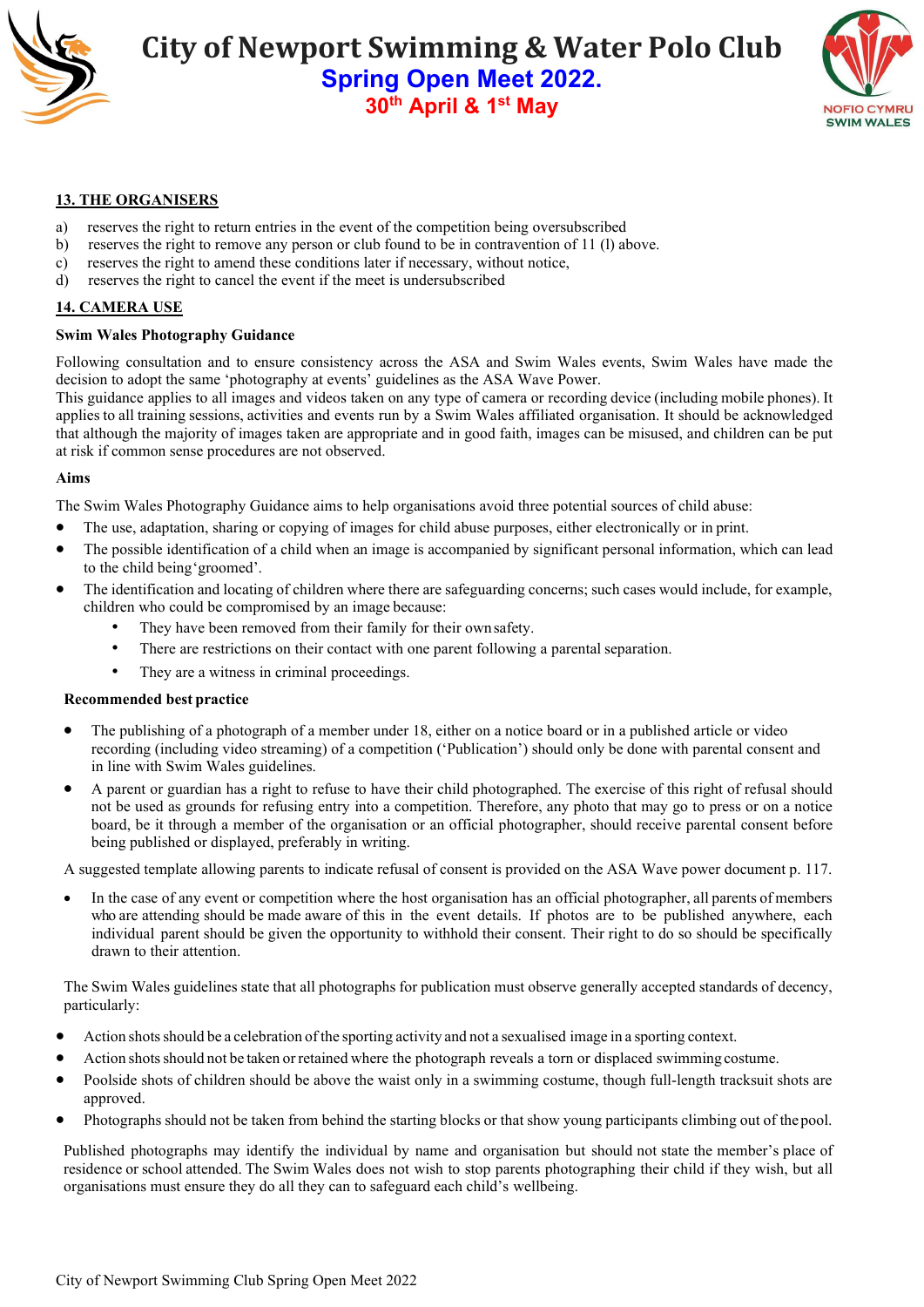



#### **The official photographer**

In some cases, the organisation will ask a member or officer to act as an official photographer for an event and in some cases they may employ a specialist photographer. Their role is to take appropriate photos that celebrate and promote aquatics.

When taking any image, they should be asked to:

- Focus on the activity rather than the individual child.
- Include groups of children rather than individuals, if possible.
- Ensure all those featured are appropriately dressed.
- Represent the broad range of youngsters participating in swimming boys and girls, children with disabilities, members of minority ethnic communities,etc.
- Organisations should screen applicants for their suitability (just as they would check any other member of staff or volunteer working with children) and then provide training and information on the organisation's child safeguarding policies and procedures.
- The official photographer (whether a professional photographer or a member of staff) should receive clear instructions, preferably in writing, from the organisation at an early stage.
- The organisation should provide them with a copy of this guidance and a clear brief about what is appropriate in terms of content.
- Images should not be allowed to be taken outside the activity beingcovered.
- The organisation should determine who will hold the images recorded and what is to be done with them after they have served theirpurpose.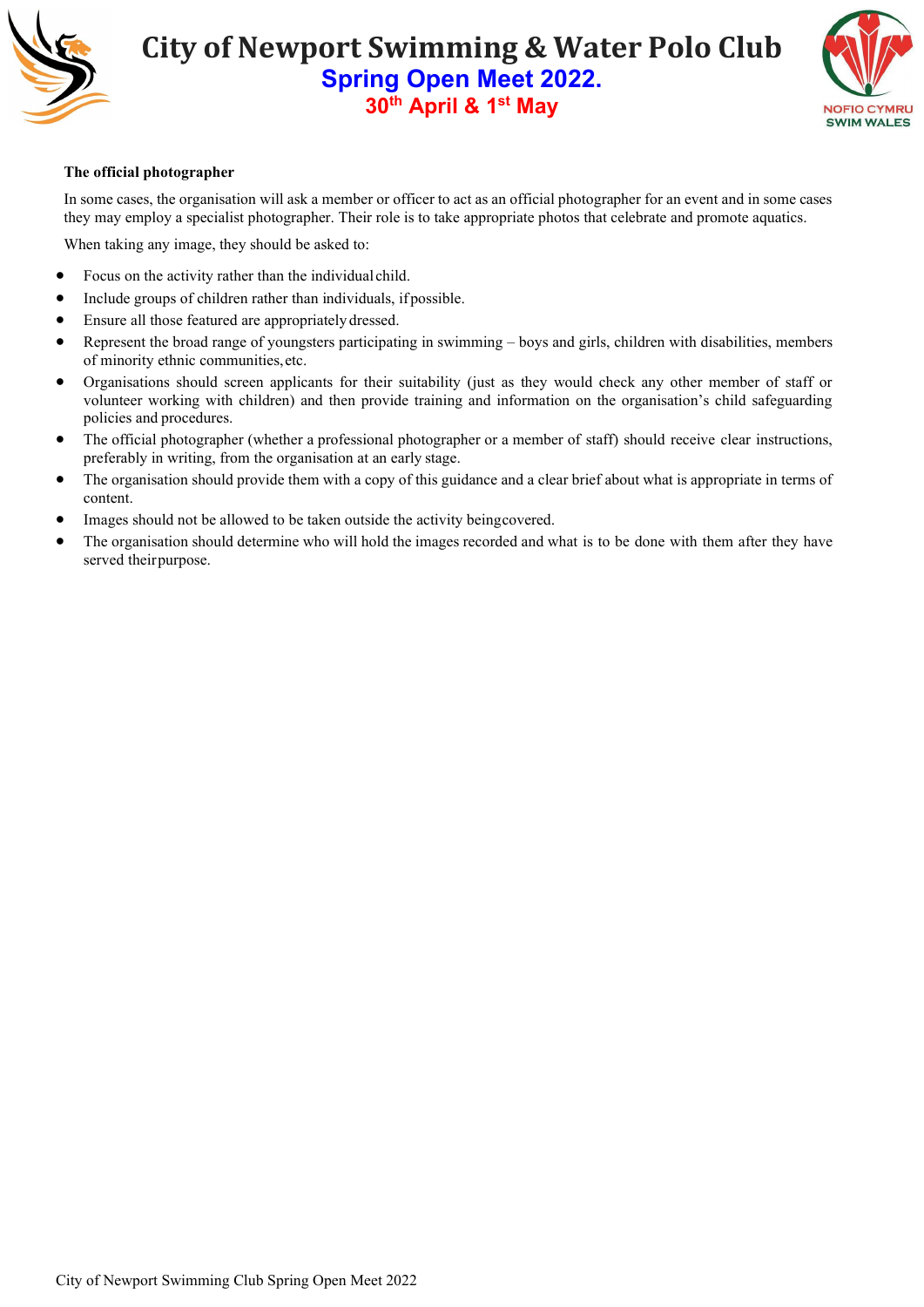



### PROGRAMME OF EVENTS

Depending on levels of entries, the meet will be run over either 6 or 4 sessions. Please refer to this programme (6 Sessions) when returning your entries. If the Meet is to be run over 4 sessions all swimmers will be notified shortly after the closing date.

(6 Sessions)

|                         | Saturday 30th April        | <b>Sunday 1st May</b>       |                             |  |
|-------------------------|----------------------------|-----------------------------|-----------------------------|--|
|                         | Session 1 - Warm up 8.00am |                             | Session 4 - Warm up 12.00pm |  |
| <b>Event</b>            |                            | <b>Event</b>                |                             |  |
| 1                       | Girls 50m Freestyle        | 20                          | Girls 50m Butterfly         |  |
| $\overline{2}$          | Boys 50m Freestyle         | 21                          | Boys 50m Butterfly          |  |
| 3                       | Girls 100m Breaststroke    | 22                          | Girls 200m Backstroke       |  |
| $\overline{\mathbf{4}}$ | Boys 100m Breaststroke     | 23                          | Boys 200m Backstroke        |  |
| 5                       | Girls 200m IM              | 24                          | Girls 200m Freestyle        |  |
| $6\phantom{1}6$         | Boys 200m IM               | 25                          | Boys 200m Freestyle         |  |
|                         |                            |                             |                             |  |
|                         | Session 2 - Warm up TBC    |                             | Session 5 - Warm up TBC     |  |
| $\overline{\mathbf{z}}$ | Girls 50m Freestyle L3     | 26                          | Boys 50m Freestyle L3       |  |
| 8                       | Boys 50m Backstroke L3     | 27                          | Girls 50m Backstroke L3     |  |
| 9                       | Girls 50m Breaststroke L3  | 28                          | Boys 50m Breaststroke L3    |  |
| 10                      | Boys 200m IM L3            | 29                          | Girls 200m IM L3            |  |
| 11                      | Girls 50m Butterfly L3     | 30<br>Boys 50m Butterfly L3 |                             |  |
|                         |                            |                             |                             |  |
|                         | Session 3 - Warm up TBC    |                             | Session 6 - Warm up TBC     |  |
| 12                      | Girls 50m Backstroke       | 31                          | Girls 50m Breaststroke      |  |
| 13                      | Boys 50m Backstroke        | 32                          | Boys 50m Breaststroke       |  |
| 14                      | Girls 100m Freestyle       | 33                          | Girls 100m Butterfly        |  |
| 15                      | Boys 100m Freestyle        | 34                          | Boys 100m Butterfly         |  |
| 16                      | Girls 200m Breaststroke    | 35                          | Girls 100m Backstroke       |  |
| 17                      | Boys 200m Breaststroke     | 36                          | Boys 100m Backstroke        |  |
| 18                      | Girls 200m Butterfly       | 37                          | Girls 400m Freestyle        |  |
| 19                      | Boys 200m Butterfly        | 38                          | Boys 400m Freestyle         |  |
|                         |                            |                             |                             |  |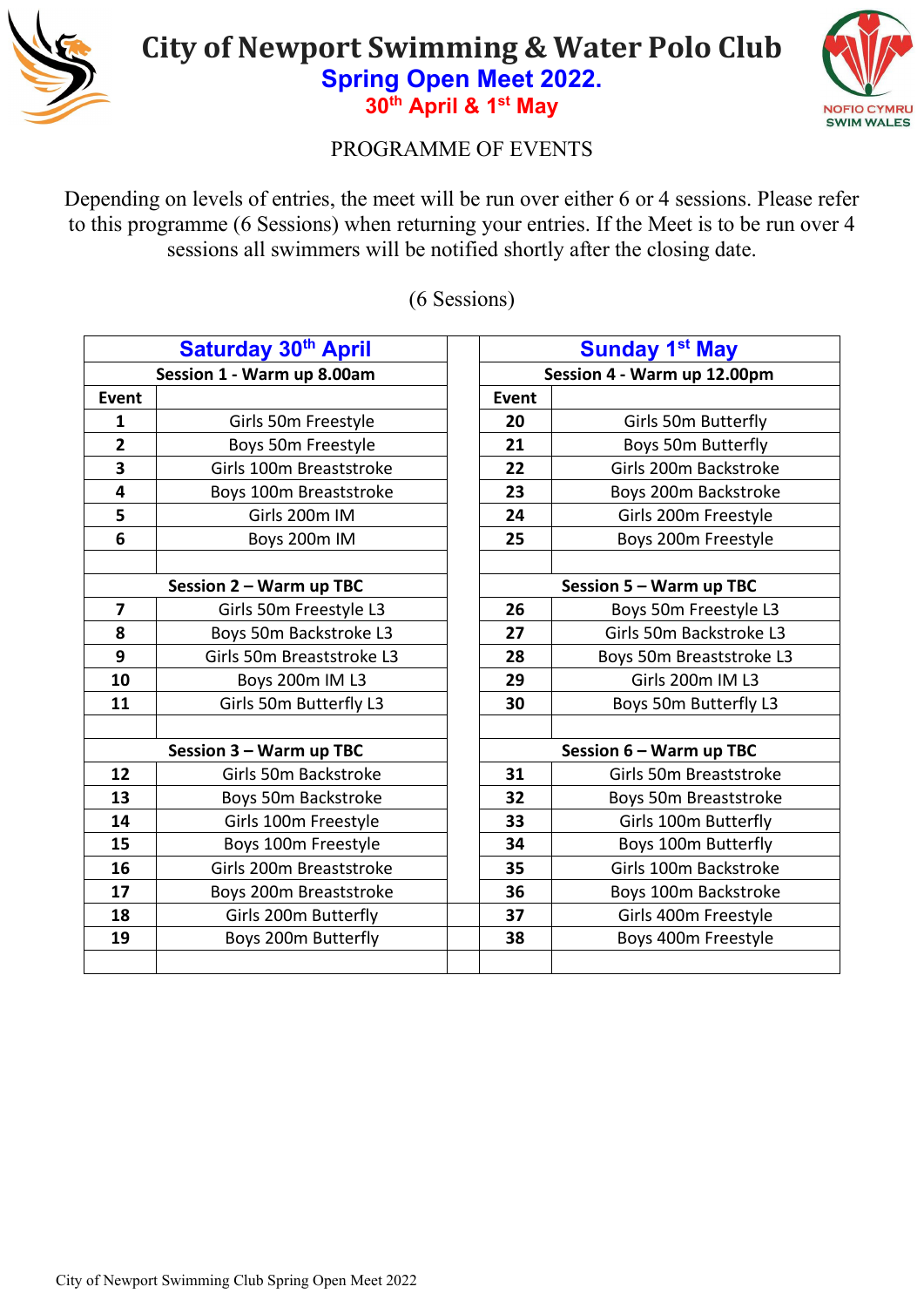



### ALTERNATIVE PROGRAMME OF EVENTS

(4 Sessions)

|                         | Saturday 30 <sup>th</sup> April |              | <b>Sunday 1st May</b>       |
|-------------------------|---------------------------------|--------------|-----------------------------|
|                         | Session 1 - Warm up 8.00am      |              | Session 3 - Warm up 12.00pm |
| <b>Event</b>            |                                 | <b>Event</b> |                             |
| $\mathbf{1}$            | Girls 50m Freestyle             | 20           | Girls 50m Butterfly         |
| $\overline{2}$          | Boys 50m Freestyle              | 21           | Boys 50m Butterfly          |
| 3                       | Boys 50m Backstroke L3          | 22           | Girls 200m IM L3            |
| $\overline{\mathbf{4}}$ | Girls 100m Breaststroke         | 23           | Girls 200m Backstroke       |
| 5                       | Boys 100m Breaststroke          | 24           | Boys 200m Backstroke        |
| $6\phantom{1}6$         | Girls 50m Butterfly L3          | 25           | Boys 50m Breaststroke L3    |
| $\overline{7}$          | Girls 200m IM                   | 26           | Girls 200m Freestyle        |
| 8                       | Boys 200m IM                    | 27           | Boys 200m Freestyle         |
|                         |                                 |              |                             |
|                         | Session 2 - Warm up TBC         |              | Session 4 - Warm up TBC     |
|                         |                                 |              |                             |
| 9                       | Girls 50m Backstroke            | 28           | Girls 50m Breaststroke      |
| 10                      | Boys 50m Backstroke             | 29           | Boys 50m Breaststroke       |
| 11                      | Girls 50m Freestyle L3          | 30           | Girls 50m Backstroke L3     |
| 12                      | Girls 100m Freestyle            | 31           | Girls 100m Butterfly        |
| 13                      | Boys 100m Freestyle             | 32           | Boys 100m Butterfly         |
| 14                      | Girls 50m Breaststroke L3       | 33           | Boys 50m Butterfly L3       |
| 15                      | Girls 200m Breaststroke         | 34           | Girls 100m Backstroke       |
| 16                      | Boys 200m Breaststroke          | 35           | Boys 100m Backstroke        |
| 17                      | Boys 200m IM L3                 | 36           | Boys 50m Freestyle L3       |
| 18                      | Girls 200m Butterfly            | 37           | Girls 400m Freestyle        |
| 19                      | Boys 200m Butterfly             | 38           | Boys 400m Freestyle         |
|                         |                                 |              |                             |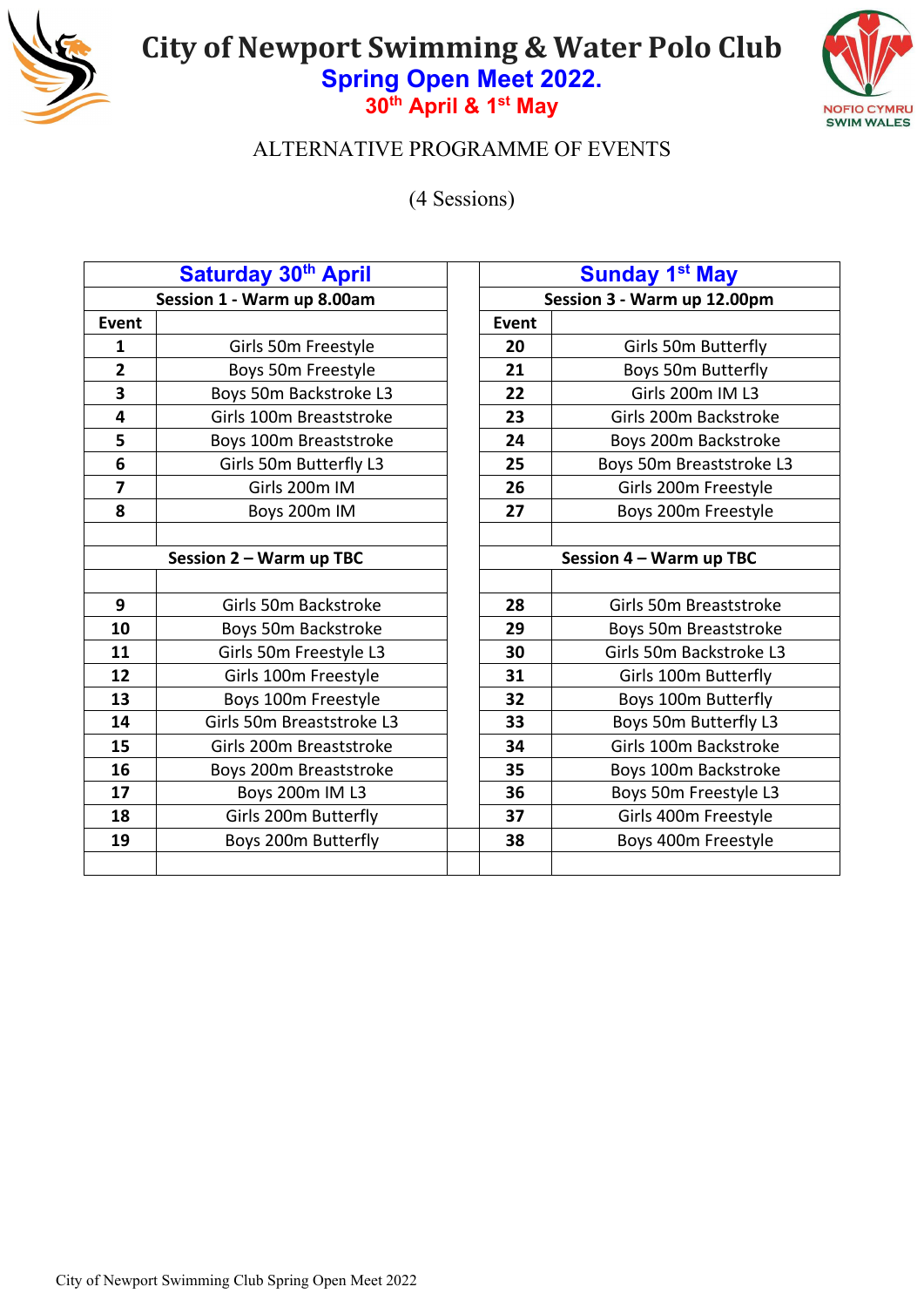

**30th April & 1st May** 



### **ENTRY FORM LEVEL 2 MEET**

| Last Name:First Name:Middle Initial                      |              |                 |            |            |                |              |              |            |            |
|----------------------------------------------------------|--------------|-----------------|------------|------------|----------------|--------------|--------------|------------|------------|
| (PLEASE PRINT CLEARLY)                                   |              |                 |            |            |                |              |              |            |            |
| (as at 30/04/22)<br>Male/Female: W.A.S.A./A.S.A. Number: |              |                 |            |            |                |              |              |            |            |
|                                                          |              |                 |            |            |                |              |              |            |            |
|                                                          |              |                 |            |            |                |              |              |            |            |
|                                                          |              |                 |            |            |                |              |              |            |            |
|                                                          |              |                 |            |            |                |              |              |            |            |
|                                                          |              |                 |            |            |                |              |              |            |            |
|                                                          |              |                 |            |            |                |              |              |            |            |
|                                                          |              |                 |            |            |                |              |              |            |            |
|                                                          |              |                 |            |            |                |              |              |            |            |
| <b>EVENT</b>                                             | <b>EVENT</b> | ENTRY   LC   SC |            |            | <b>EVENT</b>   | <b>EVENT</b> | <b>ENTRY</b> | LC.        | <b>SC</b>  |
|                                                          | NO:          | TIME*           | $\sqrt{ }$ | $\sqrt{ }$ |                | NO:          | TIME*        | $\sqrt{ }$ | $\sqrt{ }$ |
| 50 Free                                                  |              |                 |            |            | 50 Breast      |              |              |            |            |
| 100 Free                                                 |              |                 |            |            | 100 Breast     |              |              |            |            |
| 200 Free                                                 |              |                 |            |            | 200 Breast     |              |              |            |            |
| 400 Free                                                 |              |                 |            |            | <b>50 Fly</b>  |              |              |            |            |
| 50 Back                                                  |              |                 |            |            | <b>100 Fly</b> |              |              |            |            |
| 100 Back                                                 |              |                 |            |            | <b>200 Fly</b> |              |              |            |            |

\* Please indicate Short Course or Long Course times.

Total number of swims ………@ £7.00 each, any 5 swims for £28.00, any 10 swims for £56.00 .additional swims  $@$  £7.00 each. Total Payable £. **(Payment should be made to your Club**. **Preferred club payment method BACS)**

To be completed by the competitor:

I declare that the above information is correct and agree to abide by the Meet conditions. I accept there will be no refund of entry fees, unless the Meet is oversubscribed.

Signature of Competitor/Parent:………………………………….. Date:……………….

200 Back 200 IM

I declare that the above competitor has reached the standard of the ASA Competitive Start Award and has achieved the entry times as stated.

Signature of Coach:…………………………………………….….. Date:……………….

Completed forms to be returned through your club to:

Mr Chris Jones at [christopher.jones@ntlworld.com](mailto:meets@newportswimmingclub.co.uk)

**Closing Date: 2nd April 2022**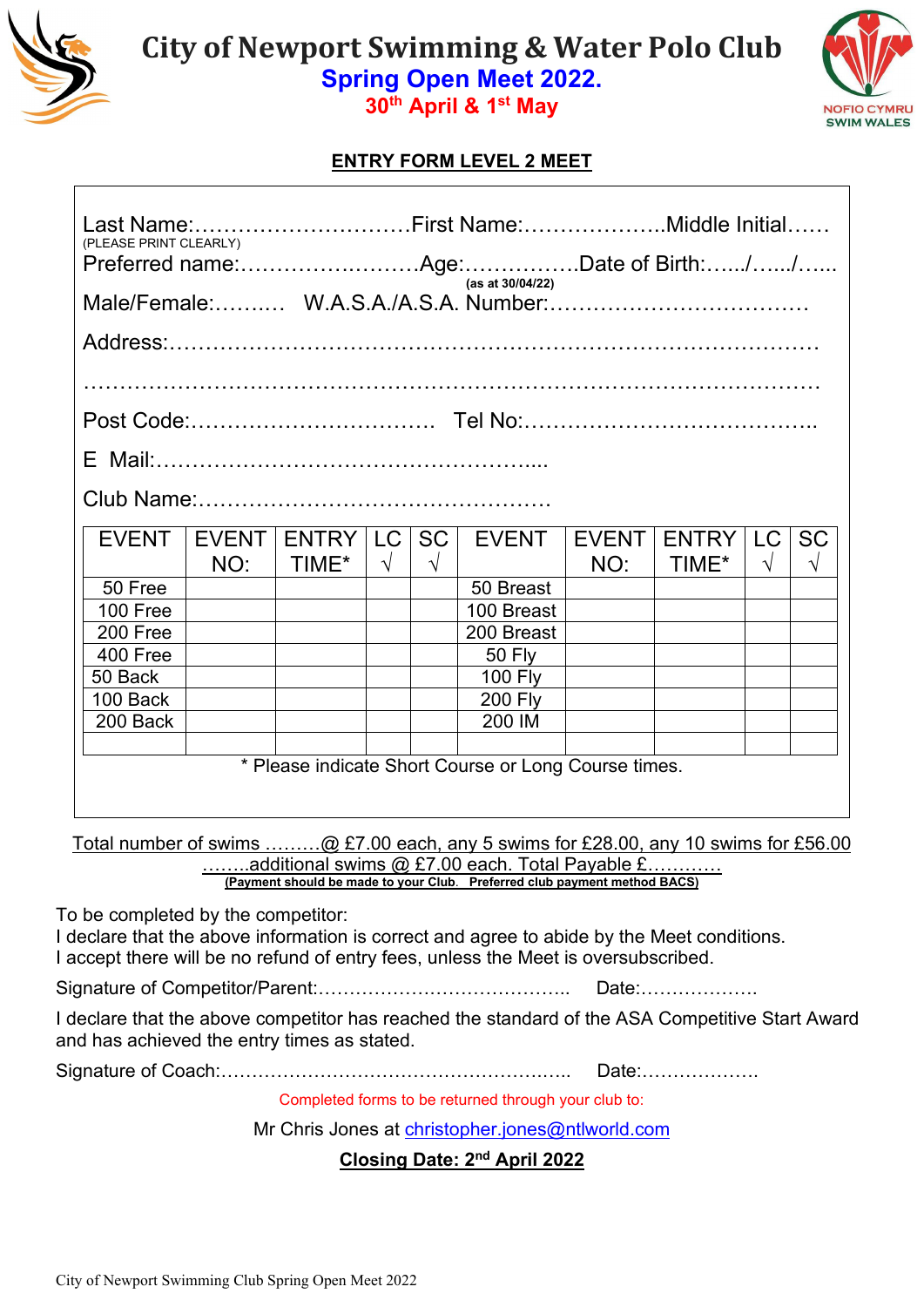

# **30th April & 1st May**



### **ENTRY FORM LEVEL 3 JUNIOR DEVELOPMENT MEET.**

| (PLEASE PRINT CLEARLY)                                   |                                                      | Last Name:First Name:Middle Initial |              |            |            |  |  |  |
|----------------------------------------------------------|------------------------------------------------------|-------------------------------------|--------------|------------|------------|--|--|--|
|                                                          |                                                      |                                     |              |            |            |  |  |  |
| (as at 30/04/22)<br>Male/Female: W.A.S.A./A.S.A. Number: |                                                      |                                     |              |            |            |  |  |  |
|                                                          |                                                      |                                     |              |            |            |  |  |  |
|                                                          |                                                      |                                     |              |            |            |  |  |  |
|                                                          |                                                      |                                     |              |            |            |  |  |  |
|                                                          |                                                      |                                     |              |            |            |  |  |  |
|                                                          |                                                      |                                     |              |            |            |  |  |  |
|                                                          |                                                      |                                     |              |            |            |  |  |  |
|                                                          | <b>EVENT</b>                                         | <b>EVENT</b>                        | <b>ENTRY</b> | LC         | <b>SC</b>  |  |  |  |
|                                                          |                                                      | NO:                                 | TIME*        | $\sqrt{ }$ | $\sqrt{ }$ |  |  |  |
|                                                          | 50m Freestyle                                        |                                     |              |            |            |  |  |  |
|                                                          | 50m Breaststroke                                     |                                     |              |            |            |  |  |  |
|                                                          | 50m Butterfly                                        |                                     |              |            |            |  |  |  |
|                                                          | 50m Backstroke                                       |                                     |              |            |            |  |  |  |
|                                                          | 200m IM                                              |                                     |              |            |            |  |  |  |
|                                                          |                                                      |                                     |              |            |            |  |  |  |
|                                                          | * Please indicate Short Course or Long Course times. |                                     |              |            |            |  |  |  |
|                                                          |                                                      |                                     |              |            |            |  |  |  |

Total number of swims ………@ £7.00 Total Payable £………… All 5 Swims £28.00 **(Payment should be made to your** Club. Preferred Club Payment Method BACS)

To be completed by the competitor:

I declare that the above information is correct and agree to abide by the Meet conditions. I accept there will be no refund of entry fees, unless the Meet is oversubscribed.

Signature of Competitor/Parent:………………………………….. Date:……………….

I declare that the above competitor has reached the standard of the ASA Competitive Start Award and has achieved the entry times as stated.

Signature of Coach:………………………………………………... Date:……………….

Completed forms to be returned through your club to:

Mr Chris Jones at [christopher.jones@ntlworld.com](mailto:meets@newportswimmingclub.co.uk)

### **Closing Date: 2nd April 2022**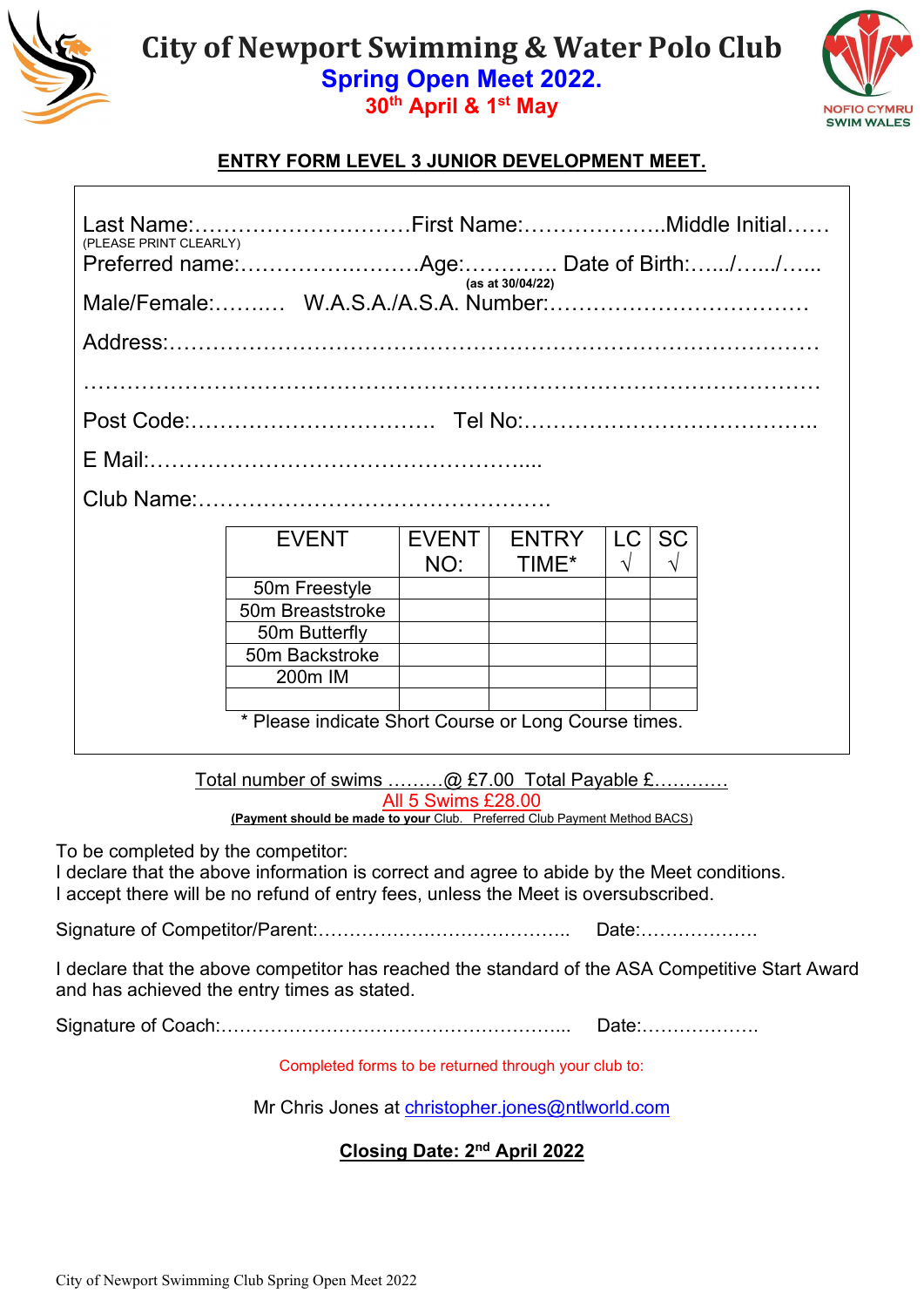

**30th April & 1st May** 



# **COACH/TEAM MANAGER/CHAPERONE PASS**

### **APPLICATION FORM**

PLEASE COMPLETE THIS FORM IN BLOCK CAPITALS

 PLEASE NOTE ONLY MEMBERS REGISTERED WITH SWIM WALES/SASA/ASA AND HAVING A CURRENT CRB/DBS ARE ELIGIBLE FOR COACH/TEAM MANAGER PASSES COACHES /TEAM MANAGER PASSES £10.00 per weekend: £5.00 per nominated day CHAPERONE PASSES Free (Refreshments and Lunch is **not** included due to covid restrictions.)

(Payment should be made through your Club)

PASSES ARE NOT TRANSFERABLE

PASSES WILL BE AVAILABLE FOR COLLECTION ON THE DAY BUT THEY MUST BE PURCHASED BEFOREHAND.

**THERE WILL BE NO ACCESS TO THE POOLSIDE WITHOUT A COACH/TEAM MANAGER PASS.**

All completed forms to be returned to: Mr Chris Jones at [christopher.jones@ntlworld.com](mailto:meets@newportswimmingclub.co.uk)

PLEASE ENSURE YOU INCLUDE A PHOTOGRAPH

(Don't assume your photo is on file with promoters)

### **Closing Date: 24th March 2019**

City of Newport Swimming Club Spring Open Meet 2022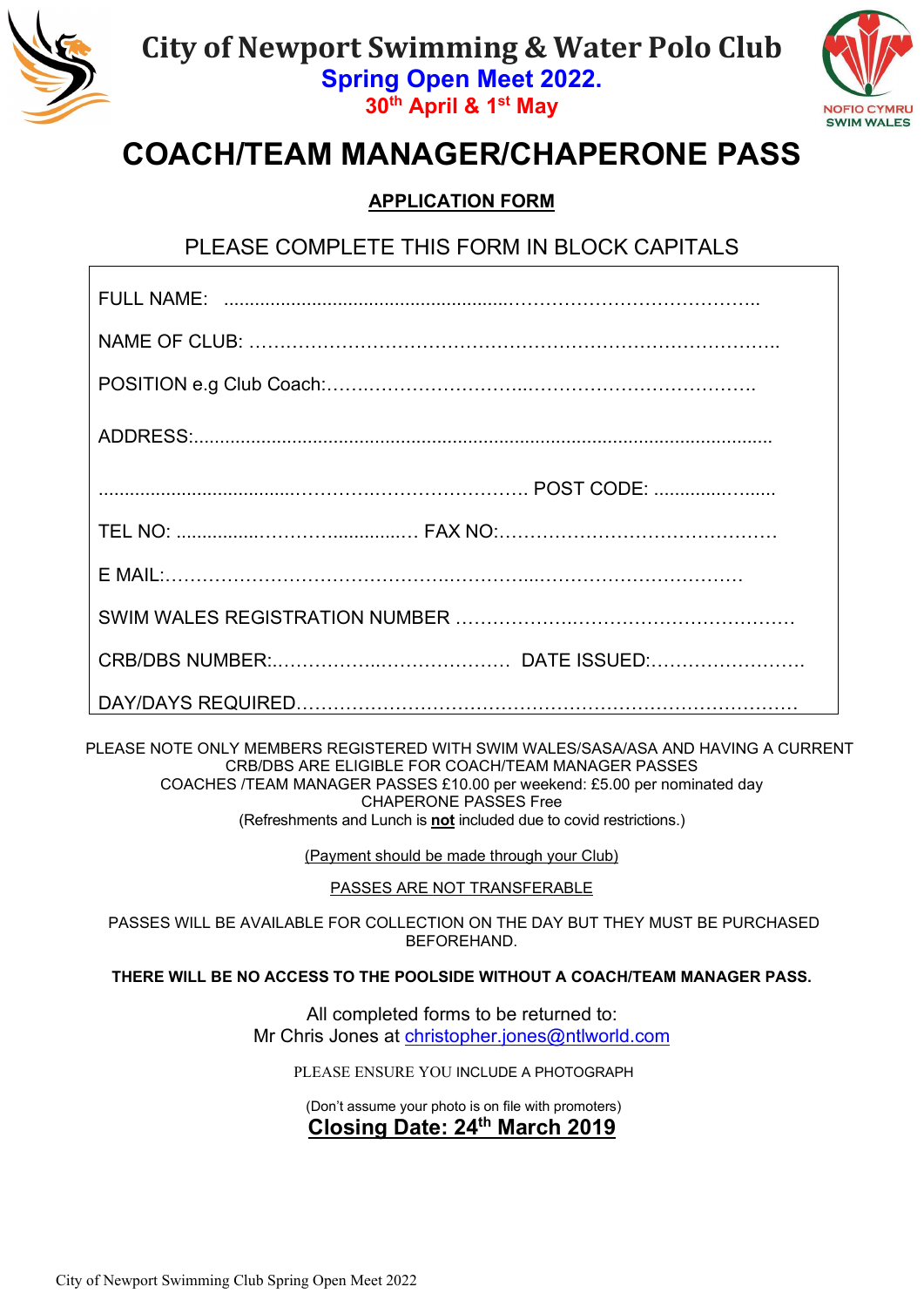



**30th April & 1st May** 

### **Entry Summary Sheet**

Please return this form with:

- 1. BACS payment (preferred) or Cheque made payable to City of Newport Swimming Club
- 2. Coach/Chaperone Pass applications

| Club             |        |  |
|------------------|--------|--|
| Name             |        |  |
| Address          |        |  |
|                  |        |  |
| Post Code        | Tel No |  |
| Email            |        |  |
| Position in Club |        |  |

### **Summary**

|                                                                 | Number |                                    |   |
|-----------------------------------------------------------------|--------|------------------------------------|---|
| <b>Individual L2 Female Swimmers</b>                            |        | Individual L2 Male Swimmers        |   |
| <b>Individual L3 Female Swimmers</b>                            |        | <b>Individual L3 Male Swimmers</b> |   |
|                                                                 |        |                                    |   |
| <b>Individual Level 2 Entries</b>                               |        | @ £7.00                            | £ |
| <b>Individual Level 3 Entries</b>                               |        | $@$ £7.00                          | £ |
| 5 Level 3 Entries                                               |        | @E28.00                            | £ |
| Coach/Team Manager Passes                                       |        |                                    | £ |
| per weekend                                                     |        | @£10.00                            |   |
| Coach/Team Manager Passes                                       |        | @E5.00                             | £ |
| per day                                                         |        |                                    |   |
| Total Cheque Enclosed payable to: City of Newport Swimming Club |        |                                    | £ |

#### **Preferred payment method is BACS**

I confirm all swimmers are current members of Swim Wales and have paid the appropriate membership fee.

I declare that only our team members who have reached the standard of the ASA Competitive Start Award will be permitted to start from the poolside. Those who have not, will start in the water.

I confirm all the Meet Conditions have been brought to the attention of swimmers, parents/guardians and coaches including the rules regarding photography.

I agree to abide by the conditions laid down by the Meet Management for this event**.**

Club Secretary Signature ……………………………….....................Date: ....................

 **Please return to: -** Mr Chris Jones, preferably at [christopher.jones@ntlworld.com](mailto:meets@newportswimmingclub.co.uk)

16 The Moorings, Newport, NP19 7JB (for postal entries)

(Cheques to be made payable to City of Newport Swimming Club)

**It is requested that a single cheque for the complete club entry is submitted (if paying by cheque).**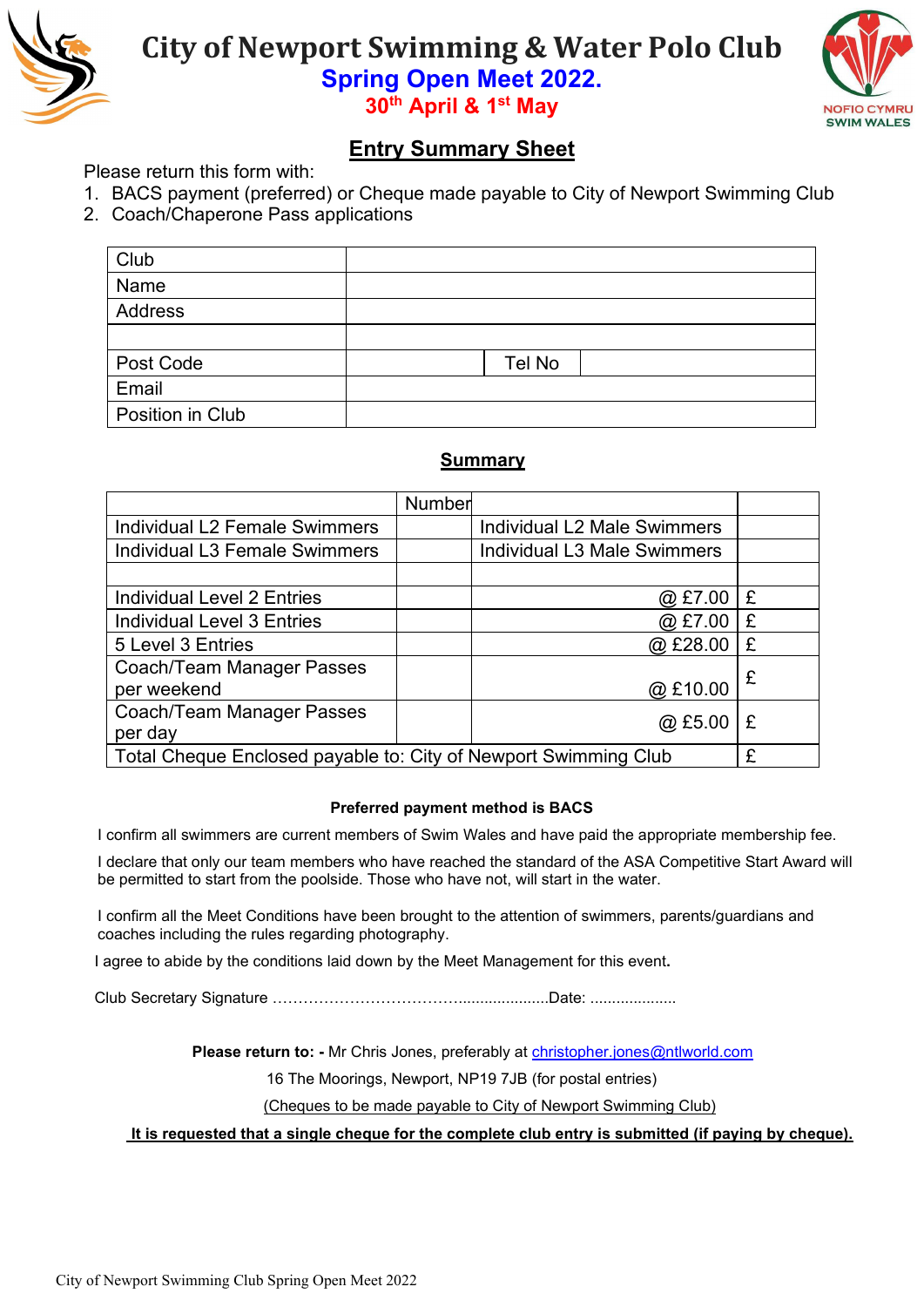



# WITHDRAWAL FORM

Name: ……………………………………………………………..…….

Club:……………………..……………………………………...………

I wish to withdraw from the following events:

| Event<br>number | <b>Stroke</b> | <b>Distance</b> | Reason |
|-----------------|---------------|-----------------|--------|
|                 |               |                 |        |
|                 |               |                 |        |
|                 |               |                 |        |
|                 |               |                 |        |
|                 |               |                 |        |
|                 |               |                 |        |
|                 |               |                 |        |
|                 |               |                 |        |

Signed: ………………………………………………… Date: ……………………………………………………

Received by: …………………………

Date: ………………………….. Time: ……………………………..

This form is to be sent to Mr Chris Jones at [christopher.jones@ntlworld.com.](mailto:meets@newportswimmingclub.co.uk)

or

handed into the Meet Office by 5 pm the previous day by athlete or coach.

No refunds will be given without medical note.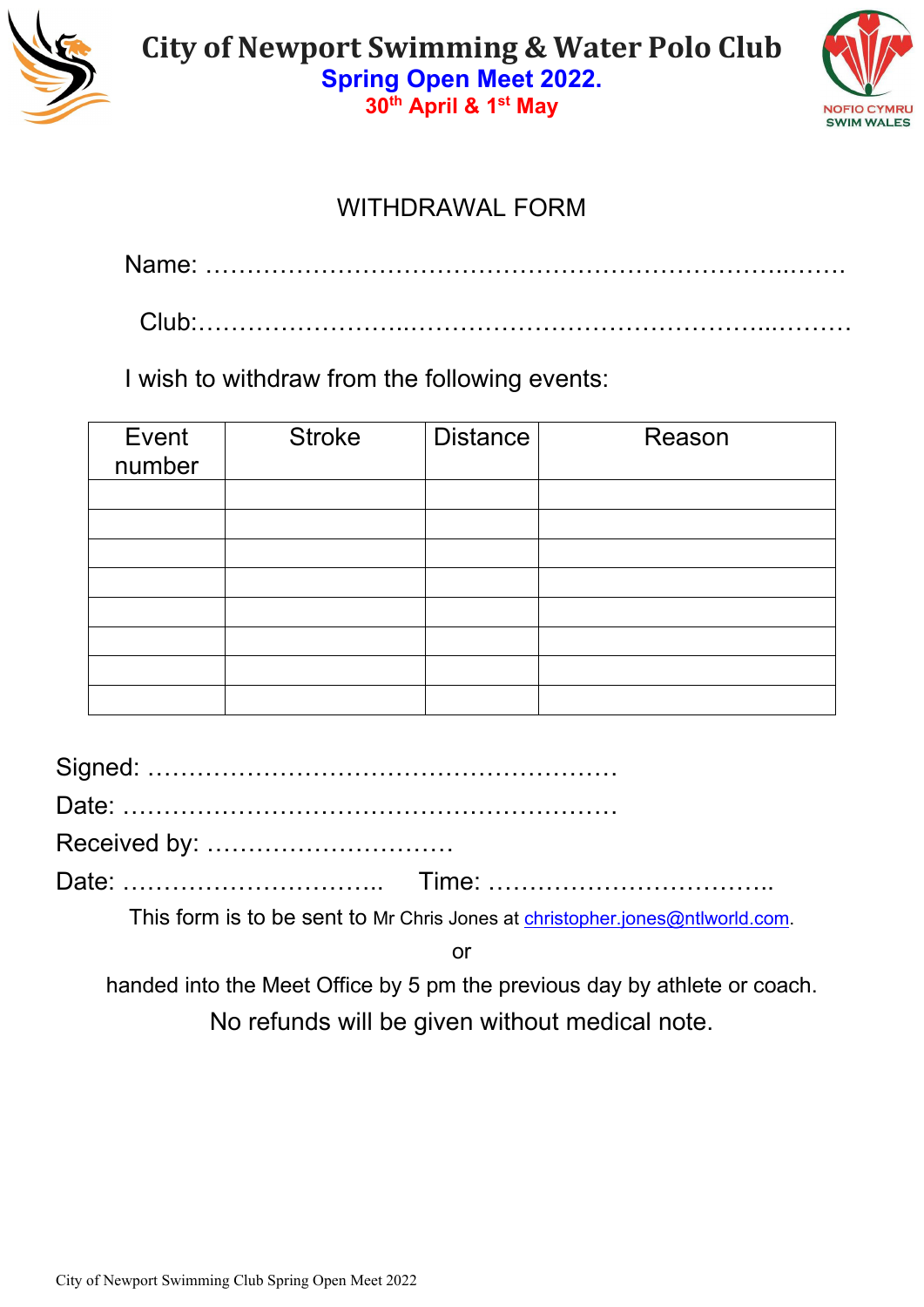

# **City of Newport Swimming & Water Polo Club**

**Spring Open Meet 2022. 30th April & 1st May** 



#### **LEVEL 2 QUALIFYING & CONSIDERATION TIMES**

|           |         |         | <b>BOYS</b> |         |                        | <b>EVENT</b>               |         |                           | <b>GIRLS</b> |         |           |           |
|-----------|---------|---------|-------------|---------|------------------------|----------------------------|---------|---------------------------|--------------|---------|-----------|-----------|
|           | 9/10    | 11/12   | 13/14       | 15/16   | 17 / Over              |                            | 9/10    | 11/12                     | 13/14        | 15/16   | 17 / Over |           |
| QT        | 38.00   | 33.90   | 30.40       | 28.30   | 27.80                  | 50m Free                   | 38.50   | 34.70                     | 32.40        | 31.30   | 31.30     | QT        |
| CT        | 45.60   | 40.68   | 36.48       | 33.96   | 33.36                  |                            | 46.20   | 41.64                     | 38.88        | 37.56   | 37.56     | CT        |
| QT        | 1:22.90 | 1:13.20 | 1:05.40     | 1:01.20 | 1:00.10                | 100m Free                  | 1:24.60 | 1:14.30                   | 1:09.50      | 1:07.10 | 1:06.90   | QT        |
| CT        | 1:39.48 | 1:27.84 | 1:18.48     | 1:13.44 | 1:12.12                |                            | 1:41.52 | 1:29.16                   | 1:23.40      | 1:20.52 | 1:20.28   | CT        |
| QT        | 2:59.30 | 2:39.10 | 2:22.50     | 2:13.20 | 2:11.10                | 200m Free                  | 3:00.40 | 2:39.90                   | 2:29.60      | 2:24.60 | 2:23.20   | <b>QT</b> |
| CT        | 3:35.16 | 3:10.92 | 2:51.00     | 2:39.84 | 2:37.32                |                            | 3:36.48 | 3:11.88                   | 2:59.52      | 2:53.52 | 2:51.84   | CT        |
| QT        | 6:18.00 | 5:34.00 | 5:01.50     | 4:42.10 | 4:36.70                | 400m Free                  | 6:22.20 | 5:33.00                   | 5:12.50      | 5:03.10 | 5:00.50   | QT        |
| CT        | 7:33.60 | 6:40.80 | 6:01.80     | 5:38.52 | 5:32.04                |                            | 7:38.64 | 6:39.60                   | 6:15.00      | 6:03.72 | 6:00.60   | CT        |
| <b>QT</b> | 49.60   | 43.70   | 38.60       | 35.60   | 35.00                  | 50m Breast                 | 50.00   | 44.00                     | 40.80        | 39.40   | 39.10     | QT        |
| CT        | 59.52   | 52.44   | 46.32       | 42.72   | 42.00                  |                            | 1:00.00 | 52.80                     | 48.96        | 47.28   | 46.92     | CT        |
| QT        | 1:48.10 | 1:33.80 | 1:22.70     | 1:16.60 | 1:15.10                | 100m Breast                | 1:48.80 | 1:34.40                   | 1:26.50      | 1:24.30 | 1:23.10   | QT        |
| CT        | 2:09.72 | 1:52.56 | 1:39.24     | 1:31.92 | 1:30.12                |                            | 2:10.56 | 1:53.28                   | 1:43.80      | 1:41.16 | 1:39.72   | CT        |
| QT        | 3:51.20 | 3:22.50 | 2:58.90     | 2:47.00 | 2:43.00                | <b>200m Breast</b> 3:51.50 |         | 3:22.40                   | 3:06.70      | 3:01.60 | 3:00.20   | QT        |
| CT        | 4:37.44 | 4:03.00 | 3:34.68     | 3:20.40 | 3:15.60                |                            | 4:37.80 | 4:02.88                   | 3:44.04      | 3:37.92 | 3:36.24   | CT        |
| <b>QT</b> | 42.40   | 37.50   | 33.40       | 30.90   | 30.10                  | 50m Fly                    | 42.40   | 37.90                     | 35.20        | 34.00   | 33.90     | QT        |
| CT        | 50.88   | 45.00   | 40.08       | 37.08   | 36.12                  |                            | 50.88   | 45.48                     | 42.24        | 40.80   | 40.68     | CT        |
| QT        | 1:35.90 | 1:22.00 | 1:12.30     | 1:07.30 | 1:05.60                | 100m Fly                   | 1:36.00 | 1:22.40                   | 1:16.30      | 1:14.10 | 1:13.30   | QT        |
| CT        | 1:55.08 | 1:38.40 | 1:26.76     | 1:20.76 | 1:18.72                |                            | 1:55.20 | 1:38.88                   | 1:31.56      | 1:28.92 | 1:27.96   | CT        |
| QT        | 3:30.40 | 3:00.80 | 2:40.10     | 2:28.30 | 2:23.90                | 200m Fly                   | 3:32.80 | 3:00.70                   | 2:46.70      | 2:41.20 | 2:39.30   | QT        |
| CT        | 4:12.48 | 3:36.96 | 3:12.12     | 2:57.96 | 2:52.68                |                            | 4:15.36 | 3:36.84                   | 3:20.04      | 3:13.44 | 3:11.16   | CT        |
| QT        | 43.60   | 39.00   | 34.80       | 31.90   | 31.50                  | 50m Back                   | 43.80   | 39.30                     | 36.50        | 35.30   | 35.10     | QT        |
| CT        | 52.32   | 46.80   | 41.76       | 38.28   | 37.80                  |                            | 52.56   | 47.16                     | 43.80        | 42.36   | 42.12     | CT        |
| <b>QT</b> | 1:34.70 | 1:22.50 | 1:13.00     | 1:07.80 | 1:06.30                | 100m Back                  | 1:35.20 | 1:22.70                   | 1:17.00      | 1:14.40 | 1:14.00   | QT        |
| CT        | 1:53.64 | 1:39.00 | 1:27.60     | 1:21.36 | 1:19.56                |                            | 1:54.24 | 1:39.24                   | 1:32.40      | 1:29.28 | 1:28.80   | CT        |
| QT        | 3:19.70 | 2:56.50 | 2:37.00     | 2:26.50 | 2:24.00                | 200m Back                  | 3:21.80 | 2:56.30                   | 2:44.80      | 2:38.70 | 2:37.20   | QT        |
| CT        | 3:59.64 | 3:31.80 | 3:08.40     | 2:55.80 | 2:52.80                |                            | 4:02.16 | 3:31.56                   | 3:17.76      | 3:10.44 | 3:08.64   | CT        |
| QT        | 3:25.10 | 3:00.50 | 2:40.70     | 2:30.30 | 2:27.30                | 200m IM                    | 3:25.60 | 3:00.60                   | 2:48.70      | 2:43.40 | 2:42.00   | QT        |
| CT        | 4:06.12 | 3:36.60 | 3:12.84     | 3:00.36 | 2:56.76                |                            | 4:06.72 | 3:36.72                   | 3:22.44      | 3:16.08 | 3:14.40   | CT        |
|           |         |         |             |         | $OT =$ Qualifying Time |                            |         | $CT = Consideration$ Time |              |         |           |           |

Entry times faster than or equal to the QT will be guaranteed an entry. Entry times falling between the QT and CT will be included provided the meet is not oversubscribed, with the faster times being given priority. Entry times submitted slower than CT will not be accepted. The Promoter reserves the right to return entries.